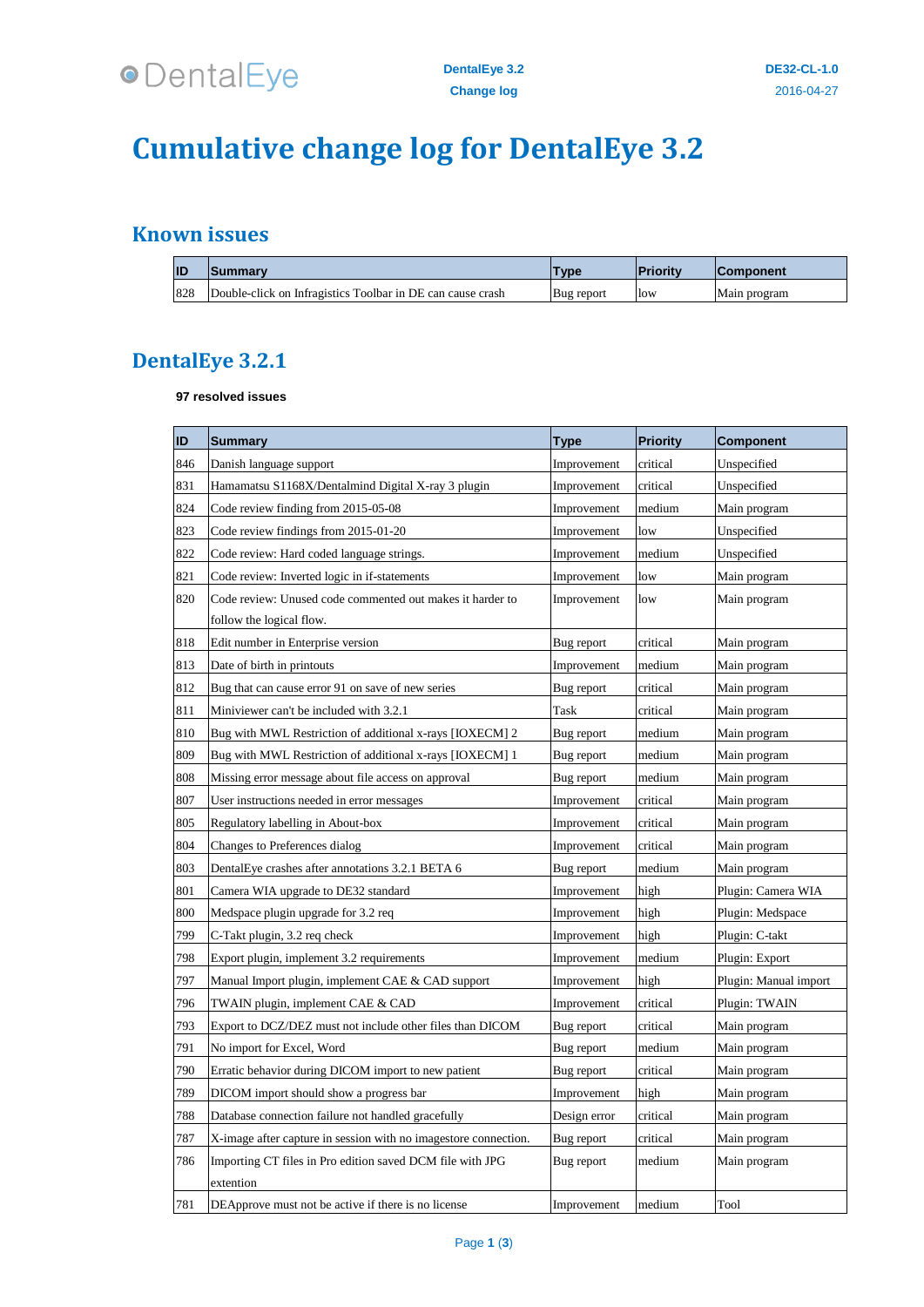

### **DentalEye 3.2 Change log**

| ID  | <b>Summary</b>                                                               | <b>Type</b>  | <b>Priority</b> | <b>Component</b>  |
|-----|------------------------------------------------------------------------------|--------------|-----------------|-------------------|
| 779 | Remove "tabs" that show templates                                            | Improvement  | medium          | Main program      |
| 778 | IP address not accepted in image store folder setting                        | Bug report   | medium          | Main program      |
| 777 | Excess items in Program Files                                                | Bug report   | medium          | Installer         |
| 776 | Excess item in start menu                                                    | Bug report   | low             | Installer         |
| 775 | Patient ID label not hidden when scrolling with mouse wheel in CT Bug report |              | medium          | Main program      |
| 773 | Error not logged in Preferences                                              | Bug report   | high            | Main program      |
| 772 | License generator - new version and new database for 3.2                     | Improvement  | critical        | License system    |
| 771 | Image import browse dialog needs upgrade                                     | Improvement  | medium          | Main program      |
| 766 | Presentation view behavior                                                   | Design error | critical        | Main program      |
| 762 | MVRQ0066: Allow users with "configure and view audit trail" to               | Bug report   | medium          | Main program      |
|     | access Audit trail options and log.                                          |              |                 |                   |
| 761 | MVRQ0065: X-ray Control Book                                                 | Improvement  | medium          | Main program      |
| 757 | MVRQ0061: Enable File Format drop-down box even if no                        | Bug report   | medium          | Main program      |
|     | checkboxes are selected on the Image Export dialog.                          |              |                 |                   |
| 756 | MVRQ0060: Display customizable alert when saving a series as                 | Improvement  | medium          | Unspecified       |
|     | unapproved                                                                   |              |                 |                   |
| 751 | Include Command line link in 3.2 package                                     | Improvement  | high            | PMS Link          |
| 750 | Drag image to "NONE" frame must not delete existing anatomic                 | Bug report   | high            | Main program      |
|     | info                                                                         |              |                 |                   |
| 749 | Edit Number                                                                  | Improvement  | medium          | Unspecified       |
| 748 | <b>Patient Selector</b>                                                      | Improvement  | high            | Tool              |
| 747 | <b>SQL</b> backup                                                            | Improvement  | medium          | Tool              |
| 745 | Include DCM Store plugin in 3.2 package                                      | Improvement  | medium          | Unspecified       |
| 744 | Series of a certain type (IO, VL etc) must not allow new images of           | Design error | critical        | Main program      |
|     | another.                                                                     |              |                 |                   |
| 743 | Remove checkboxes to hide original series and auto create IC copy            | Design error | critical        | Main program      |
| 740 | Include Approval tool in 3.2.1                                               | Improvement  | critical        | Tool              |
| 734 | Help system in 3.2                                                           | Improvement  | critical        | Documentation     |
| 733 | Cancel SaveAs on new IC with added image should not remove                   | Bug report   | medium          | Main program      |
|     | new IC from list!                                                            |              |                 |                   |
| 724 | <b>TWAIN</b> plugin stops working                                            | Bug report   | high            | Plugin: TWAIN     |
| 718 | Long patient names may cause series not to upload to DICOM                   | Bug report   | low             | Main program      |
|     | server                                                                       |              |                 |                   |
| 711 | Release package identifier for 3.2                                           | Improvement  | critical        | Unspecified       |
| 707 | Red corner disappears when image is zoomed                                   | Bug report   | high            | Main program      |
| 706 | 3.1 detection by installer                                                   | Improvement  | critical        | Installer         |
| 701 | CAD & CAE support in e2v EV71JU21X plugin                                    | Improvement  | critical        | Plugin: EV71JU21X |
| 698 | CAD & CAE support in Sirona plugin                                           | Improvement  | medium          | Plugin: Sirona    |
| 666 | DICOM storage requires DE database to provide redundancy                     | Improvement  | critical        | Documentation     |
| 665 | Instructions on manual patient selection                                     | Improvement  | critical        | Documentation     |
| 664 | 'Recycle bin" for deleted images                                             | Improvement  | critical        | Main program      |
| 663 | Add folder ID check on image open                                            | Improvement  | critical        | Main program      |
| 662 | Plugins in 3.2.1                                                             | Improvement  | critical        | Unspecified       |
| 659 | Images deleted after scan using developer                                    | Bug report   | critical        | Unspecified       |
| 654 | Change manipulation indicator                                                | Improvement  | critical        | Main program      |
| 653 | Change ruler tools to mitigate risk                                          | Improvement  | critical        | Main program      |
| 652 | Approval workflow changes                                                    | Improvement  | critical        | Main program      |
| 651 | <b>Expired</b> licenses                                                      | Improvement  | high            | License system    |